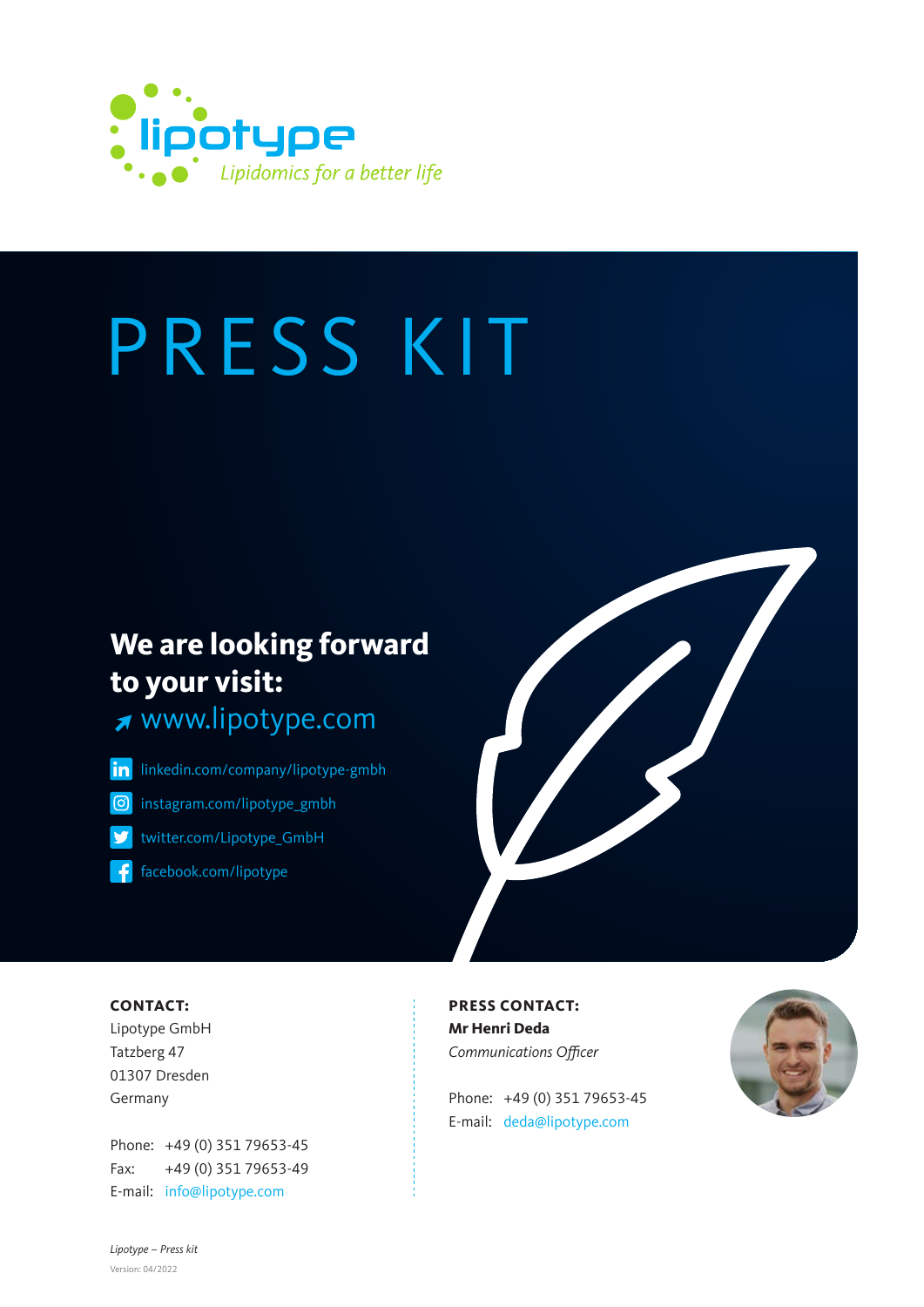

## **Company**

**Lipotype GmbH – founded Dresden, Germany in 2012 – is the leading provider of lipidomics analysis services. Their mass spectrometry-based technology offers identification and quantification of over 4200 different lipid species.**

Fats (lipids) play a major role in the human organism but have so far been researched insufficiently. The lipidomics technology of the Dresden-based company allows scientists from different disciplines to analyze and understand lipids, their structure, their metabolism, and their role in various processes.

The international team of molecular biologists, biostatisticians, physicians, biochemists, mass spectrometry specialists and bioinformatics experts led by the company's founder Prof. Dr. Kai Simons has set itself the task of contributing to a better understanding of life and health with the help of detailed access to lipid data.

Currently, about 30 employees work at the company's site in Dresden. Scientists and researchers from Asia, Europe, North America, and South America rely on the analyses of Lipotype GmbH.

» Extensive blood analyses are now a standard procedure in disease research. Yet 99 percent of all blood fats, known as lipids, are ignored: although their role and importance as indicators for various diseases and biological processes is well known, research in this field still receives insufficient attention. It is high time to focus more on lipidomics.«



**Prof. Dr. Kai Simons**

Professor and Emeritus Director of the Max Planck Institute of Molecular Cell Biology and Genetics in Dresden, and Founder and CEO of Lipotype GmbH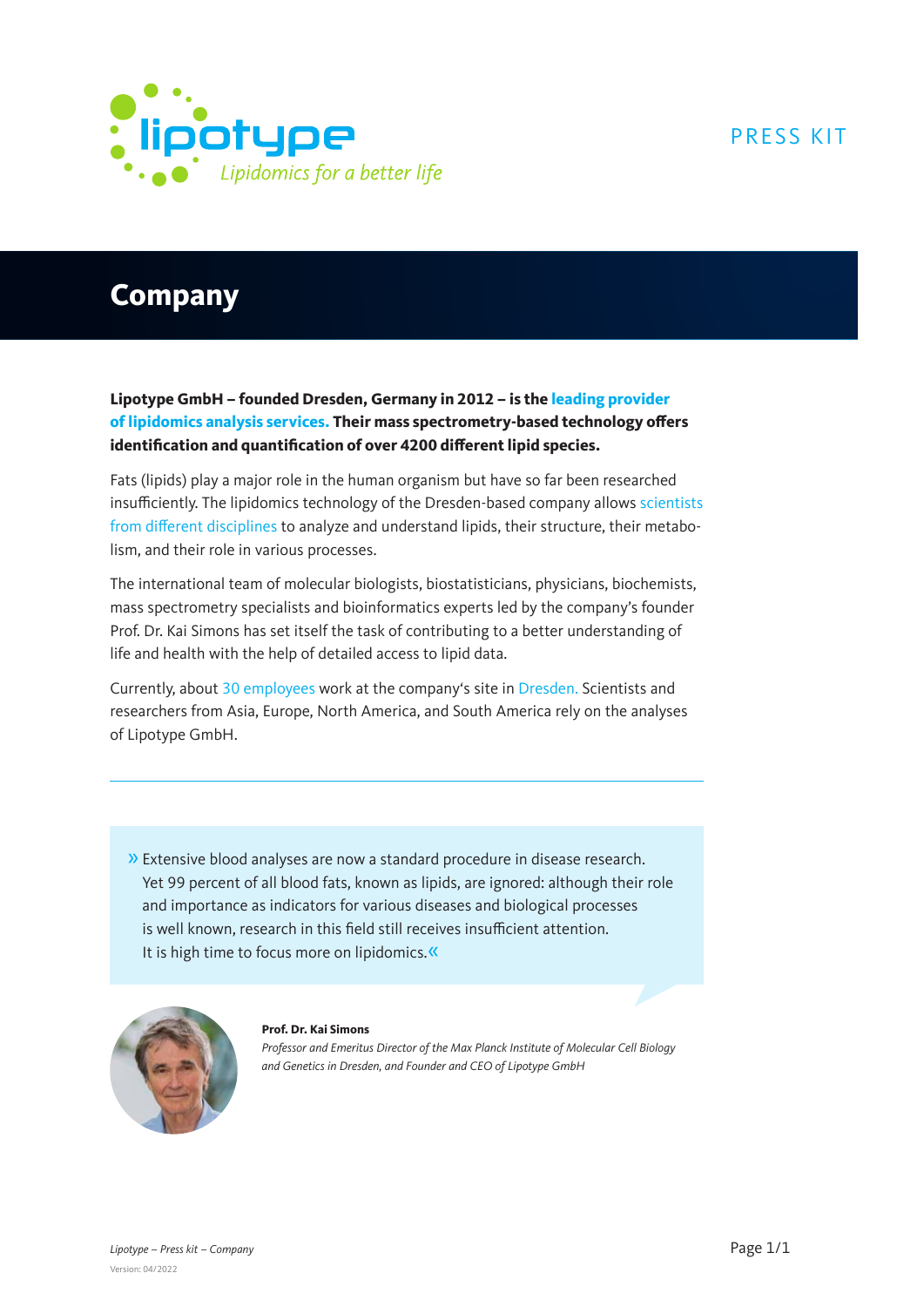

## **Milestones**

|      | 2012 | Foundation of Lipotype GmbH as a spin-off from the<br>laboratories of Kai Simons and Andrej Shevchenko of the<br>Max Planck Institute for Molecular Cell Biology and Genetics |
|------|------|-------------------------------------------------------------------------------------------------------------------------------------------------------------------------------|
|      | 2014 | Market entry of Lipotype Lipidomics technology                                                                                                                                |
|      | 2016 | Lipotype becomes one of the first companies in the industry<br>to make its services available via an online store                                                             |
|      | 2017 | Introduction of the analysis platform "Lipotype Skin<br>Lipidomics", which specifically focuses on the lipids<br>of the skin                                                  |
| GOOD | 2019 | Lipotype becomes the world's first and only<br>Good Manufacturing Practice (GMP)-certified<br>lipidomics provider                                                             |
|      | 2020 | Lipotype doubles its analytical capacities                                                                                                                                    |
|      | 2021 | Introduction of "glycosphingolipids",<br>specifically for the analysis of neuronal samples                                                                                    |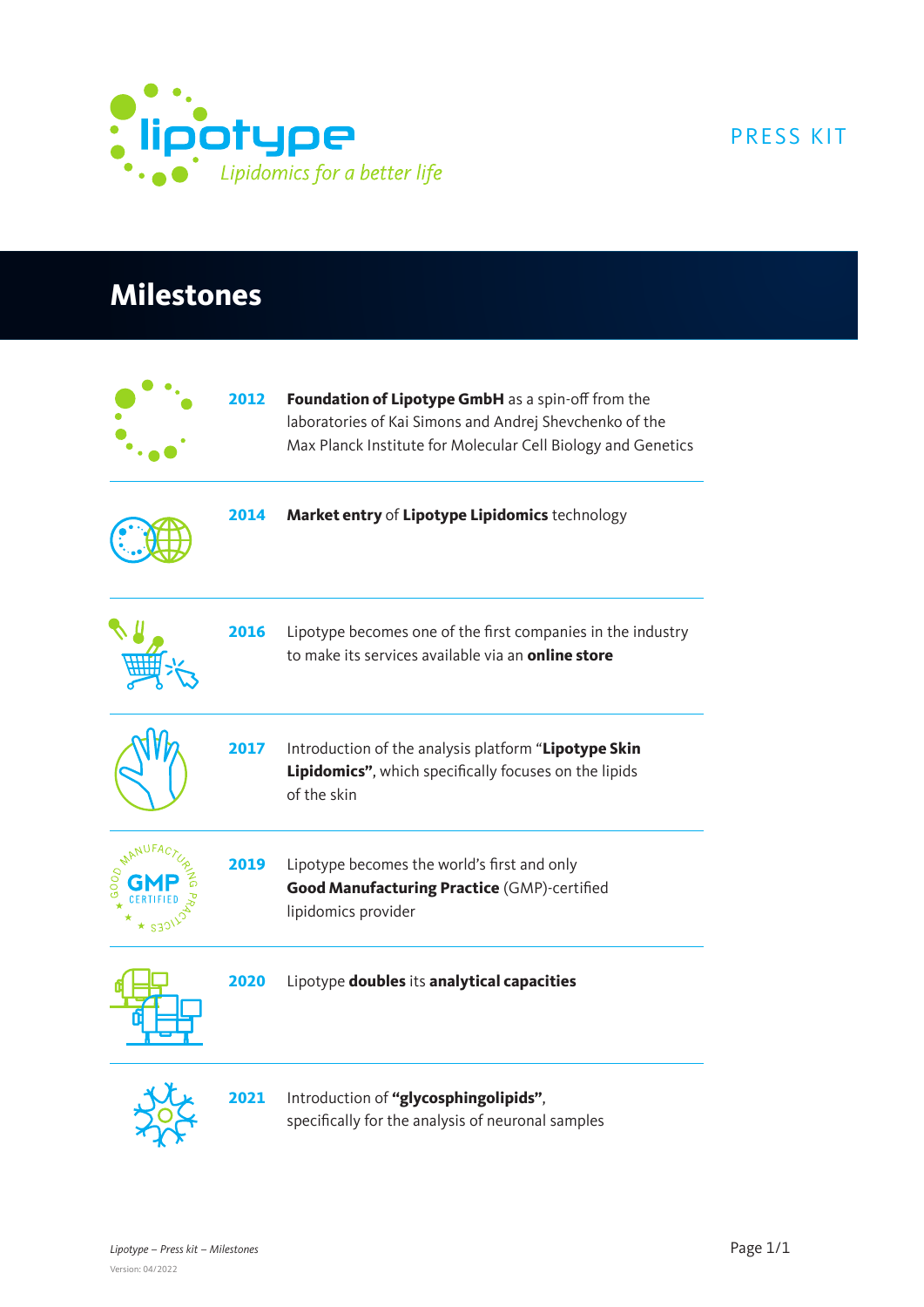

## **Technology**

**Lipidomics, the comprehensive analysis of the lipid profile of a cell or organism, is a subgroup within the field of metabolomics that has quickly become a separate discipline. Thus, lipids are now getting the attention they deserve.**

Lipids are hydrophobic, i.e. not water-soluble, biomolecules containing hydrocarbons. They play an important role in metabolic regulation: at the cellular level all the way to energy management and communication between the cells and organs of an organism. Lipids include, for example, oils and fats, fat-soluble vitamins, hormones, or even waxes.

It is known that changes in lipid structure, function and/or composition can trigger and influence diseases such as metabolic disorders (e.g. diabetes), cancer and cardiovascular diseases. To detect and interpret these changes, a solution is needed for analysis at the molecular level. This analysis poses a major challenge to scientists. Different techniques from the fields of analytical chemistry, robotics and bioinformatics are applied for detailed identification and quantification of hundreds of lipids in one sample (lipidome).

This is where **Lipotype Lipidomics** comes in: with the help of their detailed analysis of the entire lipid profile, researchers from various disciplines gain better insight into the effect of lipids on different processes and parts of a biological system. The mass spectrometry-based technology allows for the identification of 66 different lipid classes – in total more than 4200 different lipids from many sample types. This enables scientists in biotechnology, pharma, the food industry, cosmetics, and academic research to achieve their scientific goals using reproducible, quantitative lipidomics data.

Lipidomics makes it possible, for example, to identify unknown disease biomarkers, to monitor lipid-related diseases, to assist claim support studies, and to develop new pharmacological therapeutics on the way to personalized medicine. Success has already been achieved, for example, in biomarkers for diabetes, research into new therapeutic approaches for neurodegenerative diseases or the prediction of obesity and cardiovascular diseases.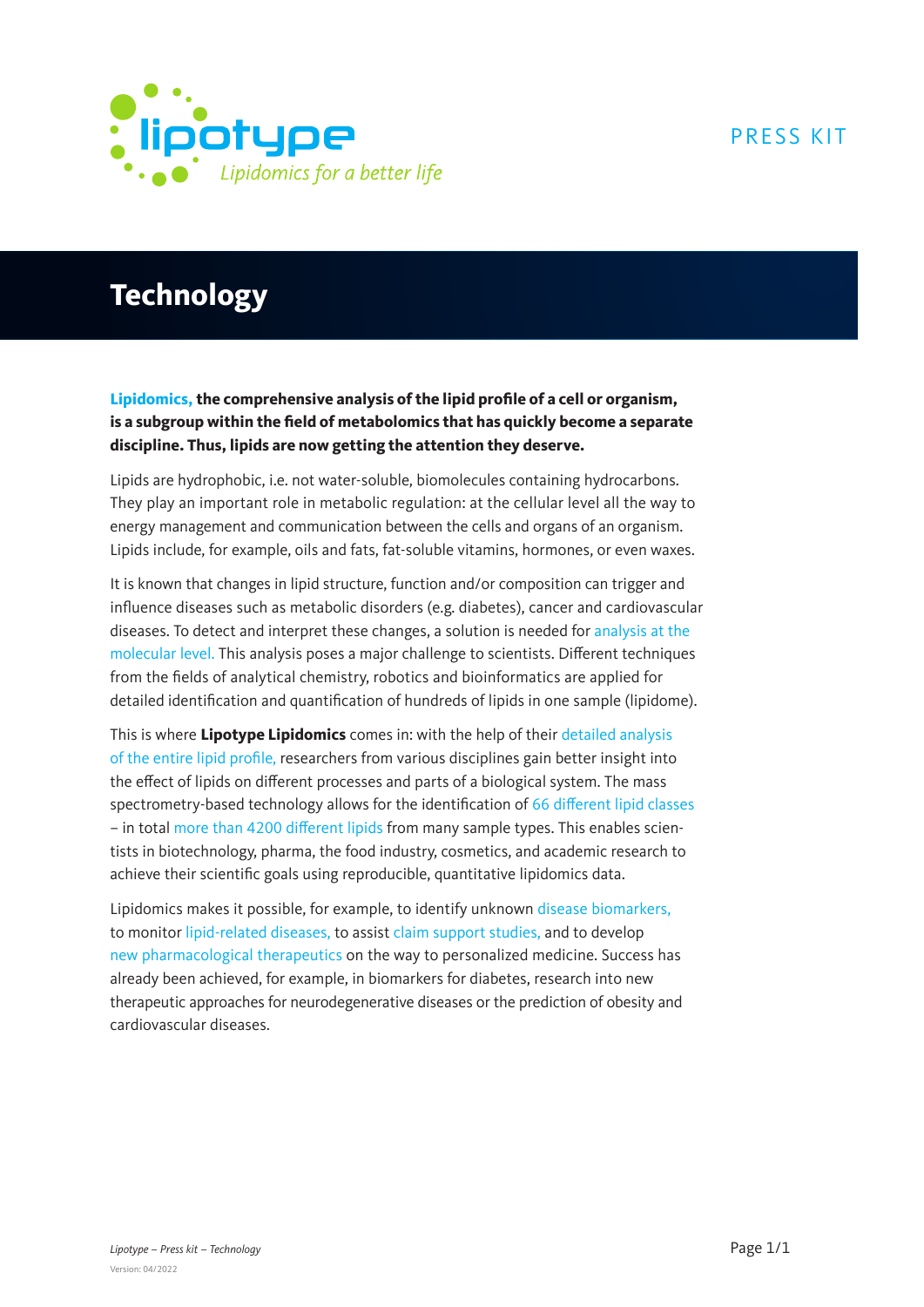

## **Management**

#### **Prof. Dr. Kai Simons**

Founder and Chief Executive Officer (CEO)



» Lipid analysis can make the difference between research and groundbreaking research.«

Kai Simons received his MD degree from the **University of Helsinki,** conducted postdoctoral research at **Rockefeller University,** and rejoined his alma mater as Principal Investigator in 1967. In 1975, he moved to the **European Molecular Biology Laboratory (EMBL) in Heidelberg, Germany,** to start the Cell Biology Program, which became the focal point for molecular cell biology in Europe. After the turn of the millennium, Kai Simons moved to Dresden to build up the new **Max Planck Institute for Molecular Cell Biology and Genetics.** This Institute is today an internationally recognized center in its area of research.

His recent research has focused on cell membrane organization and function. He has pioneered the concept of lipid rafts as a membrane organizing principle, based on the phase-separating capabilities of sphingolipids and cholesterol in cell membranes.

For his contributions to cell biology, Kai has received numerous accolades, including lecturers from esteemed scientific societies and internationally renowned academic institutions, Doctor Honoris Causa and Honorary Professorships at multiple universities, and received diverse awards including, for instance, the Robert Koch Gold Medal, the Anders Jahre Prize, the Albert Wander Prize, the Schleiden Medal and the Runeberg Prize, and the Order of Merit of the Free State of Saxony. Kai Simons is a foreign member of the **National Academy of Sciences, USA** and the **German National Academy of Sciences Leopoldina.** He was the President of the European Life Scientist Organization, and co-director of the **Shanghai Institute for Advanced Studies** of the Chinese Academy of Science.

His biotech experience includes co-founding the Biotech-Start-up **Jado Technologies** and membership in the scientific advisory boards of **Biogen** and **Sanofi.** With **Lipotype,**  Kai Simons is now focusing on translating lipidomics and lipid analysis to clinical and industrial applications.